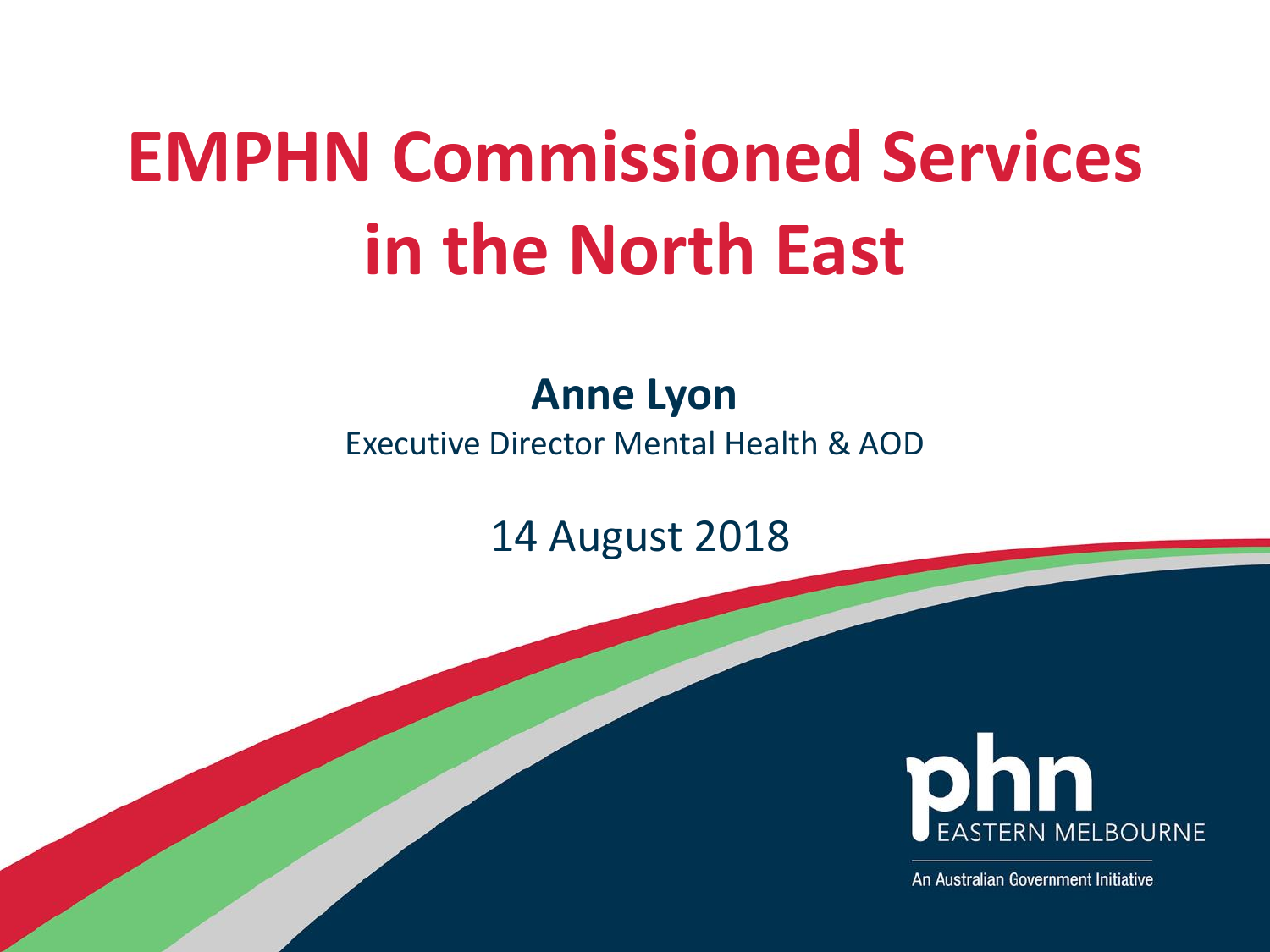## **Summary**

- 1. Role of the PHN
- 2. Stepped Care
- 3. North East Youth Services

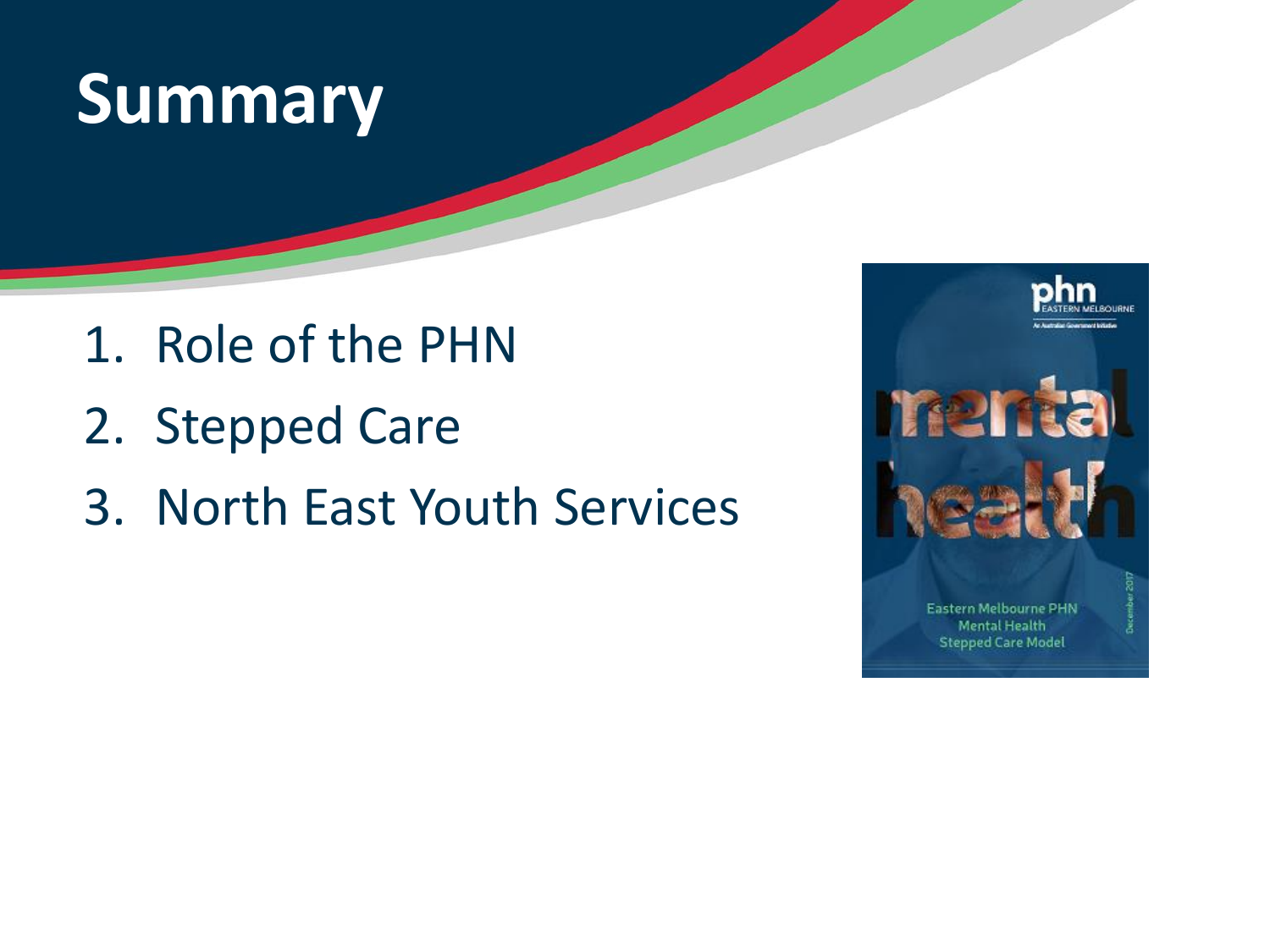# **Role of Eastern Melbourne PHN**

- PHNs plan and **commission** a range of primary health services to meet the needs of their population,
- To increase the **efficiency** and **effectiveness** of primary health services to patients,
- Improve **coordination** of care to ensure patients receive the right care in the right place at the right time.

Two key features to achieve this:

- 1. A **stepped care framework** that provides a range of help and support options of varying intensity to match people's level of presentation, need and complexity.
- **2. Integrated Care Pathways** (ICPs) to provide for a seamless journey through the mental health system to deliver an integrated service response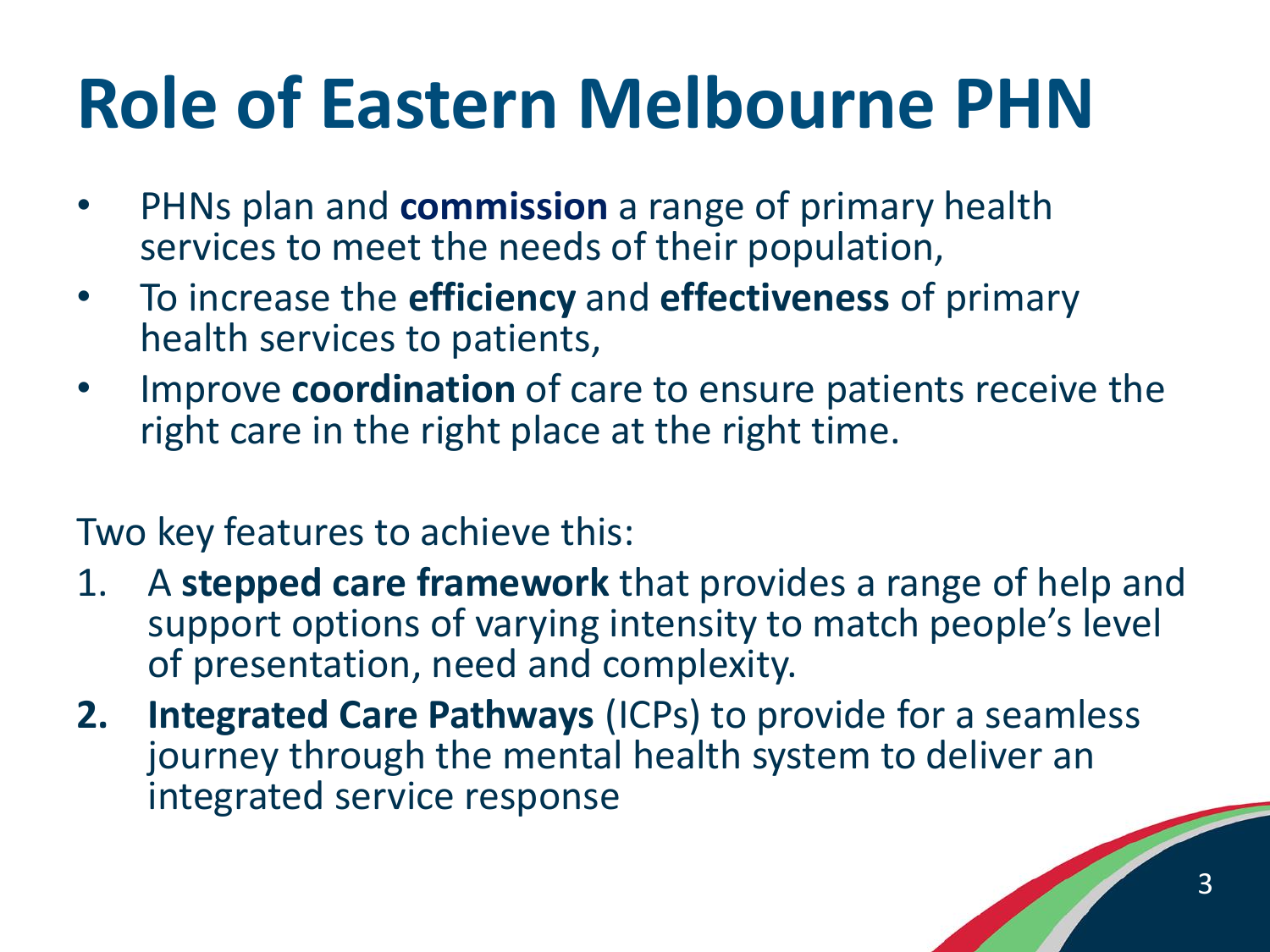## **EMPHN currently funds a wide range of MH and AOD services including:**

- Mental health stepped care services
- headspace Centre services
- Youth severe services delivering mental health support to young people with complex needs;
- Services providing support around suicide, including early intervention and postvention support;
- AOD services for consumers and their families and significant others
- Psychiatric Secondary Consultation Services
- Access and Referral Team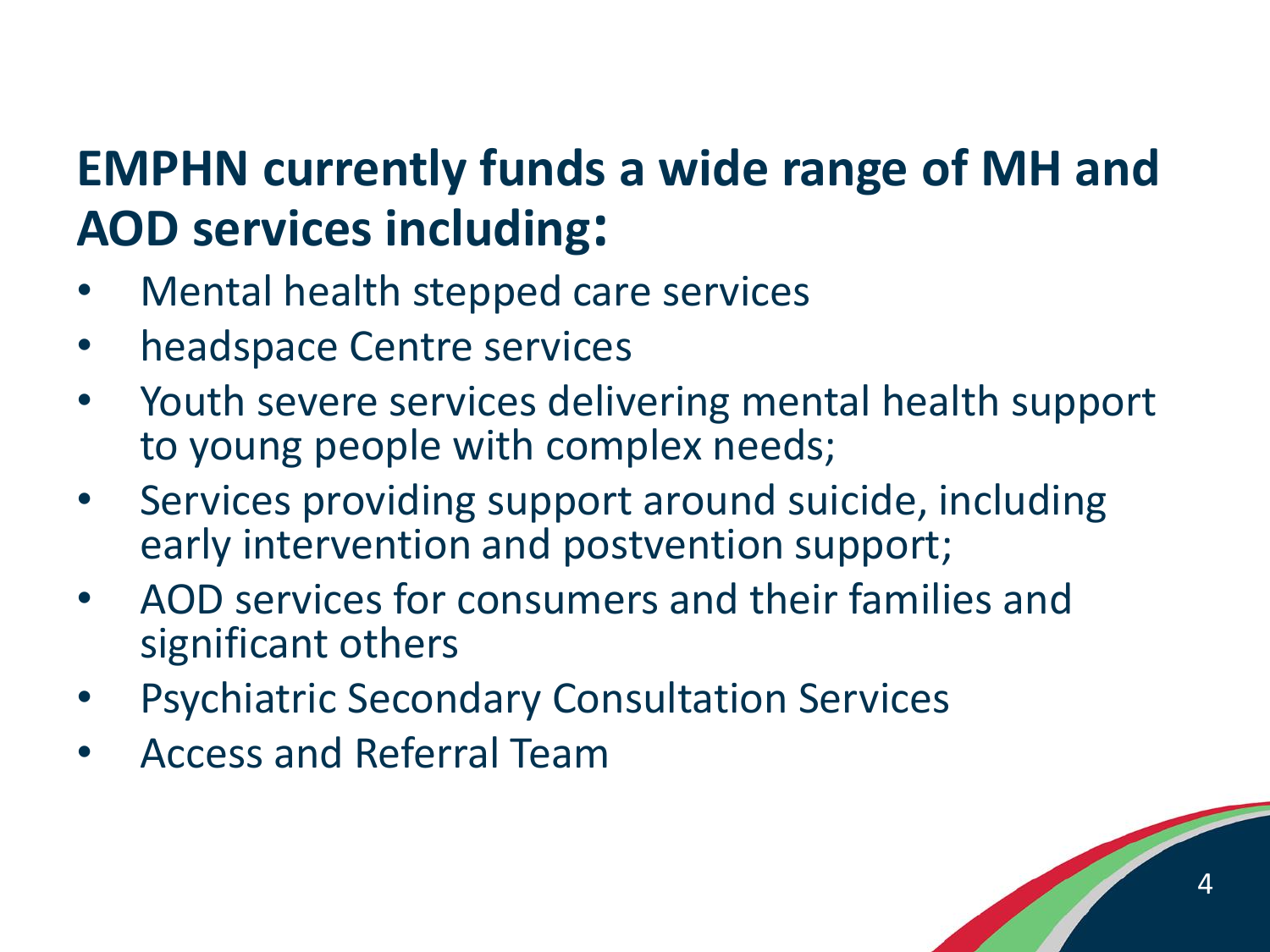## **Mental Health Stepped Care Model**

A **continuum of primary mental health services**

- Utilising a **person-centred stepped care approach**
- Delivering a **range of service types**
- Making the **best use of the available workforce and technology within the local regions**
- To **better match** with individual and local population need
- **Integrated care**  particularly for those people with moderate – severe mental health issues
- Comprehensive assessment with services matched to needs utilising a **clinical staging approach**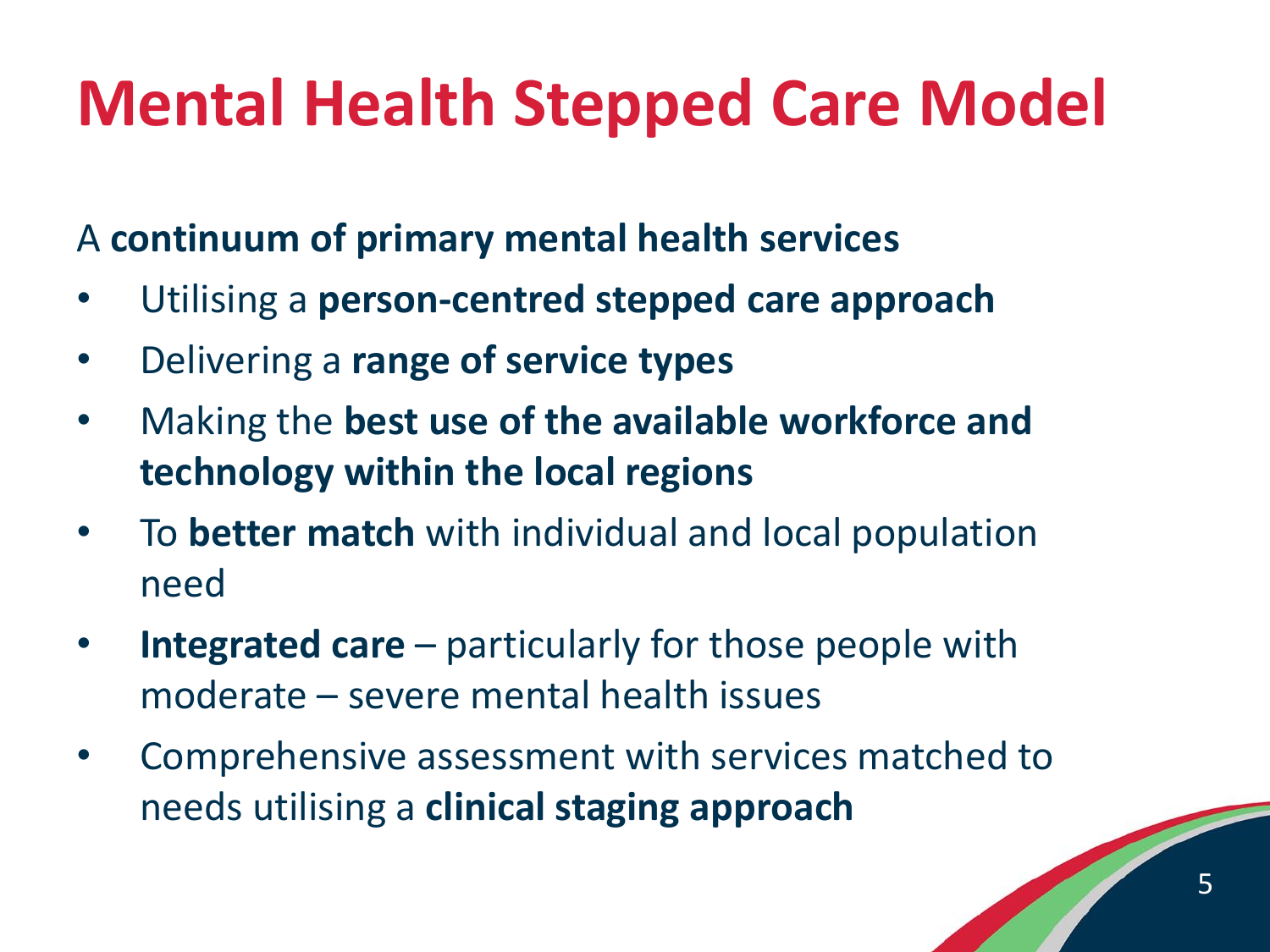# **North East MH Services**

**All age Stepped Care NE**: LIFT –Banyule Community Health – sites, Epping, Whittlesea, Heidelberg West, Greensborough, Wallan, Eltham, South Morang

**Pilot programs –** Steps to Wellbeing, Neami National & EACH Psychological Strategies – Low intensity mental health support services

#### **Youth**

**Headspace Centre**: MIND Australia - Greensborough

- Early intervention mental health services for young people

**Youth Severe**: **YFlex** – Neami National - South Morang Mental health assessment, intervention and outreach services for young people with more complex needs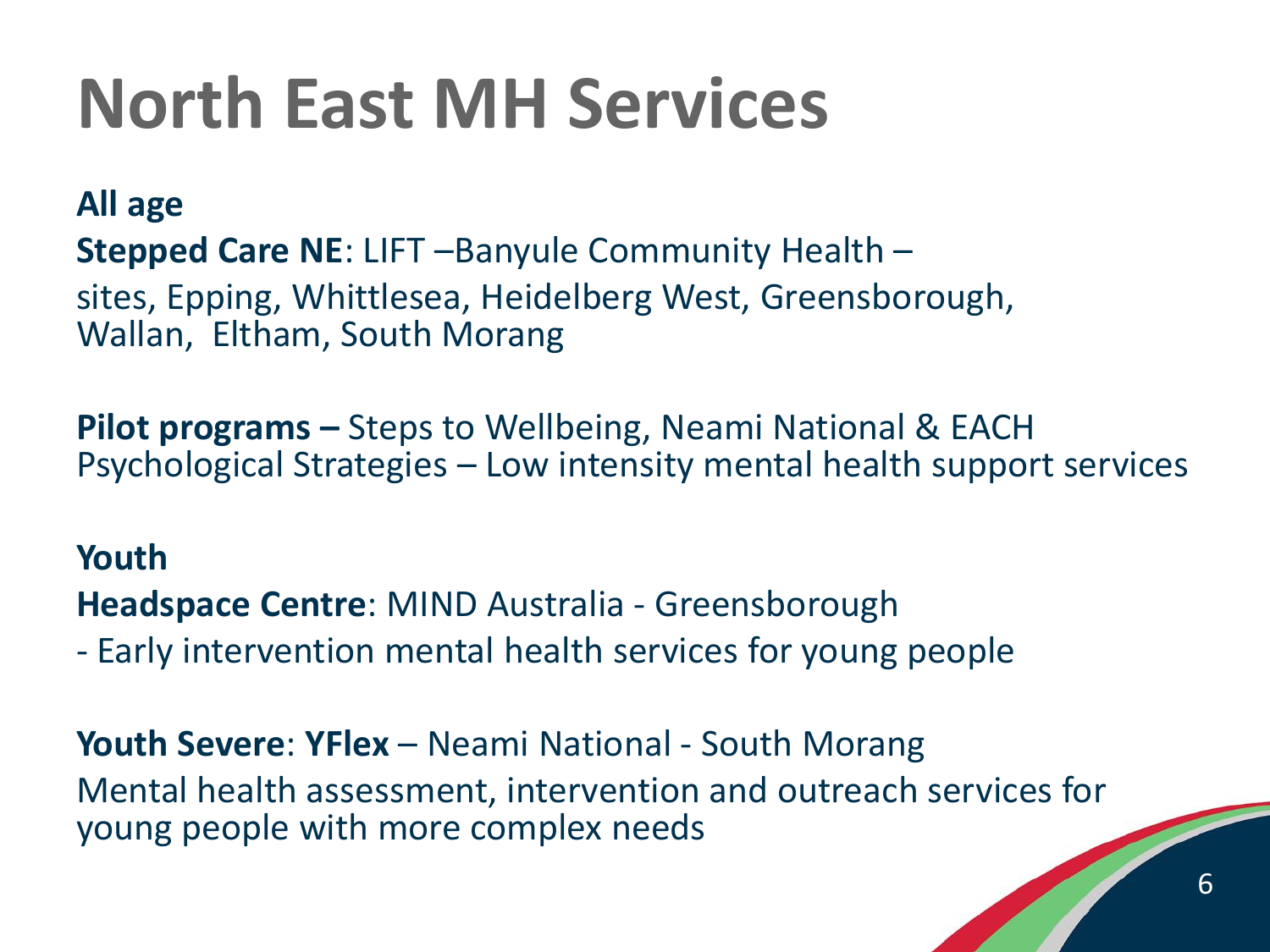

#### **Young people by Postcode**

| 3088 - Greensborough    | 15% |
|-------------------------|-----|
| 3754 - Doreen, Mernda   | 11% |
| $3095 - Eltham$         | 10% |
| <b>3082 - Mill Park</b> | 10% |
| 3083 - Bundoora         | 8%  |
| 3752 - South Morang     | 6%  |
| $3076 -$ Epping         | 3%  |

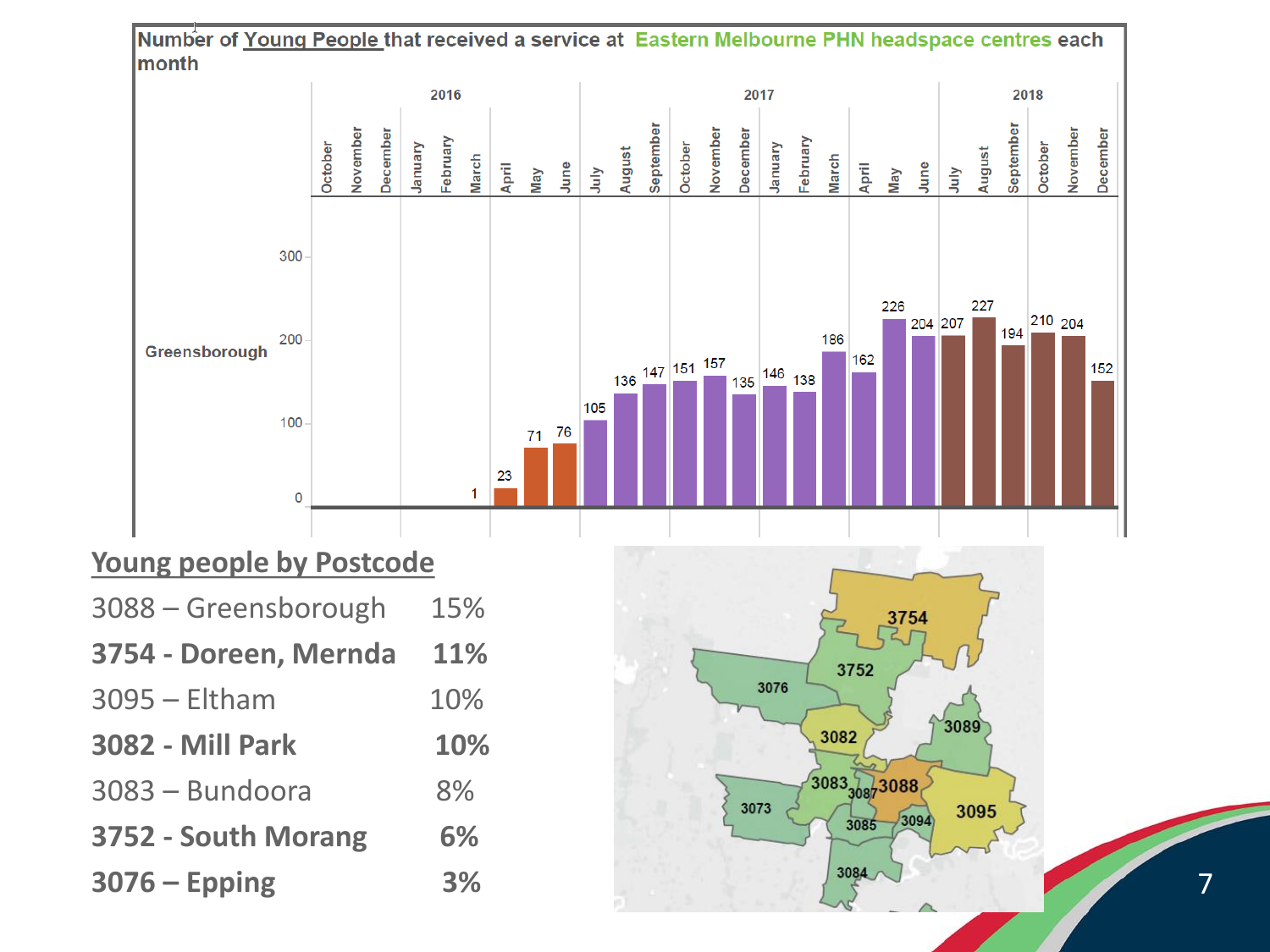## **North East AOD Services**

**All age AOD@GP** – Caraniche GP clinics in Epping, South Morang - Brief Early intervention and secondary consultation

**Daybreak** – Hello Sunday Morning Online alcohol support via an App,

**Youth Youth Northern Outreach Team (YNOT2) -** Youth Projects (new) Early intervention and treatment for alcohol and substance misuse.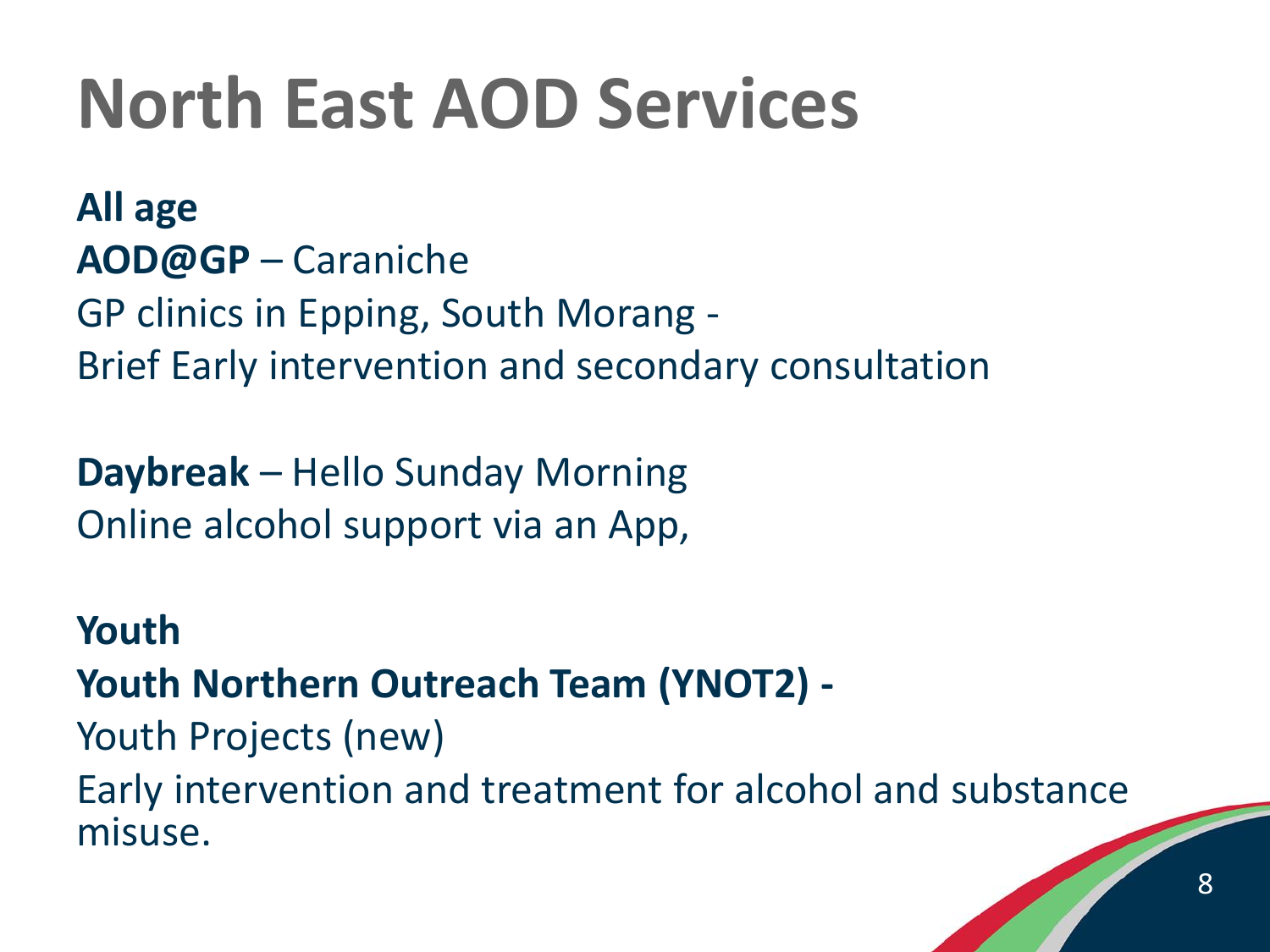# **After Hours Support**

- After Hours Mental Health support for Young People and Parents – delivered by headspace (information sessions & referral)
- After Hours Mental Health delivered through Northern Hospital - build carer/family capacity to deal with non-urgent "crises"
- After Hours AOD Delivered through Northern Hospital ED, brief interventions, information and referral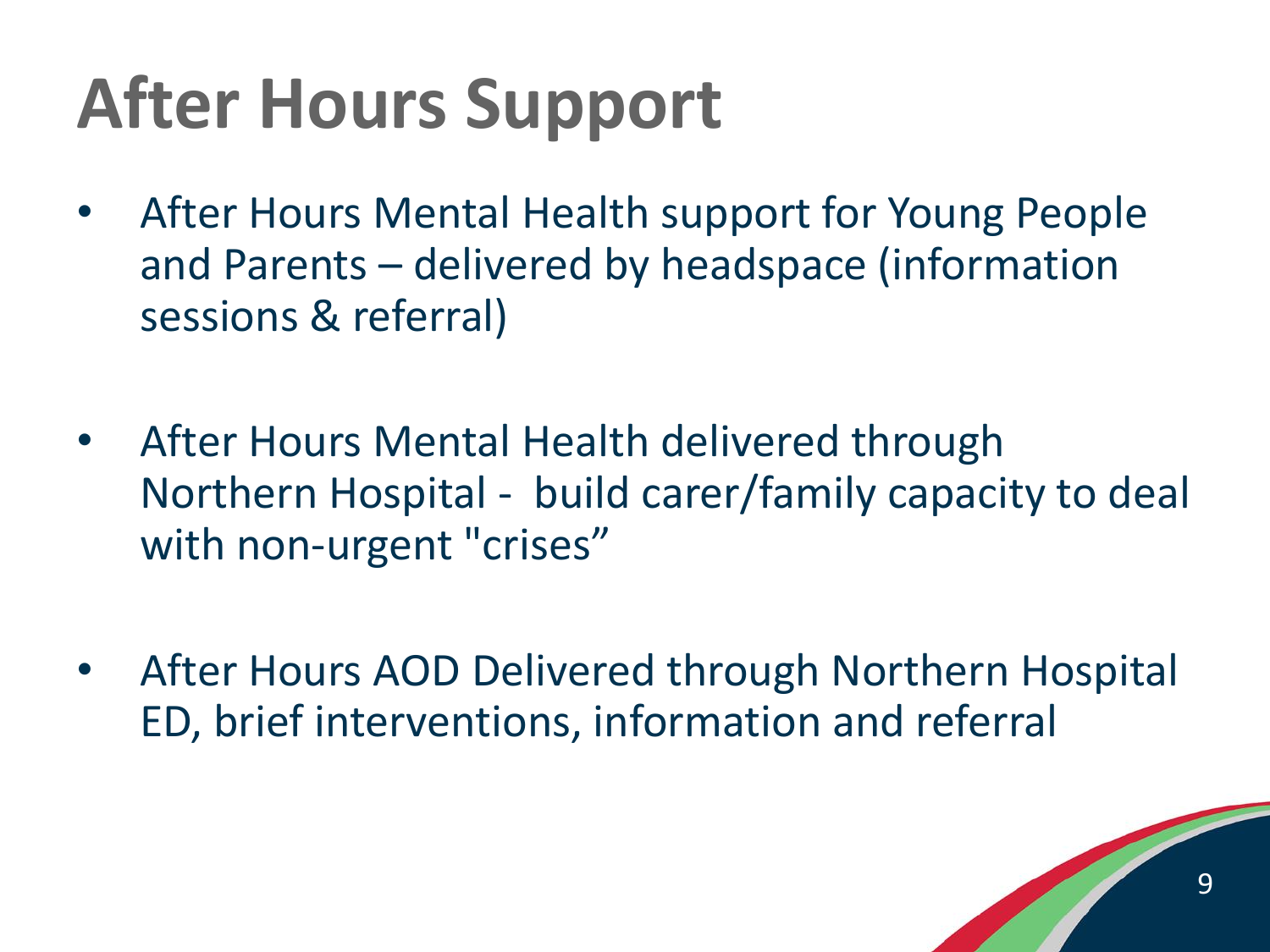# **New Youth Hub to be established**

A new youth hub is to be established **to provide improved access to mental health and alcohol and other drug (AOD) support services for young people in the City of Whittlesea experiencing problems with mental health or substance misuse.**

**The 12-month pilot** program, funded by Eastern Melbourne Primary Health Network (EMPHN), will deliver additional mental health and AOD services to young people aged 12-25.

Youth Projects and **headspace** Greensborough are funded to provide additional services through the hub at 'The Edge' Whittlesea Youth Services at Westfield Plenty Valley, Mill Park.

Neami's Yflex program will continue to provide mental health services from the Hub along with outreach to young people with more complex needs.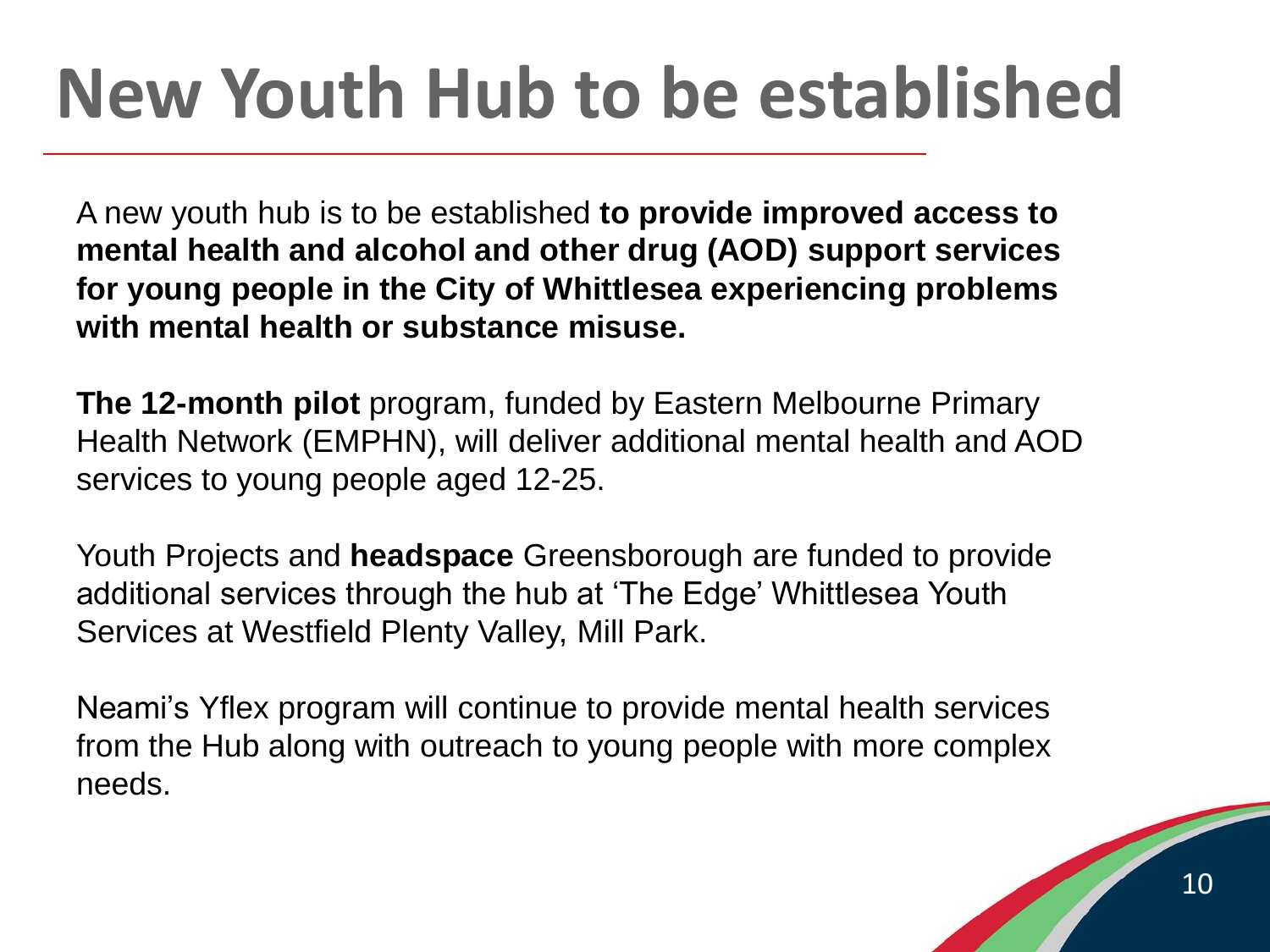# **New funded services for 2018-19**

#### **Headspace Outpost**:

Greensborough headspace have received additional funding to establish an outpost 3 days a week at 'The Edge', Westfield Plenty Valley to improve access for young people living in the City of Whittlesea

#### **Youth AOD service**:

Youth Projects have been successful in being funded to deliver Youth Northern Outreach Team into Whittlesea (YNOT 2.0).

This new service will provide assessment, treatment, outreach and referral options for local young people with challenges related to substance use

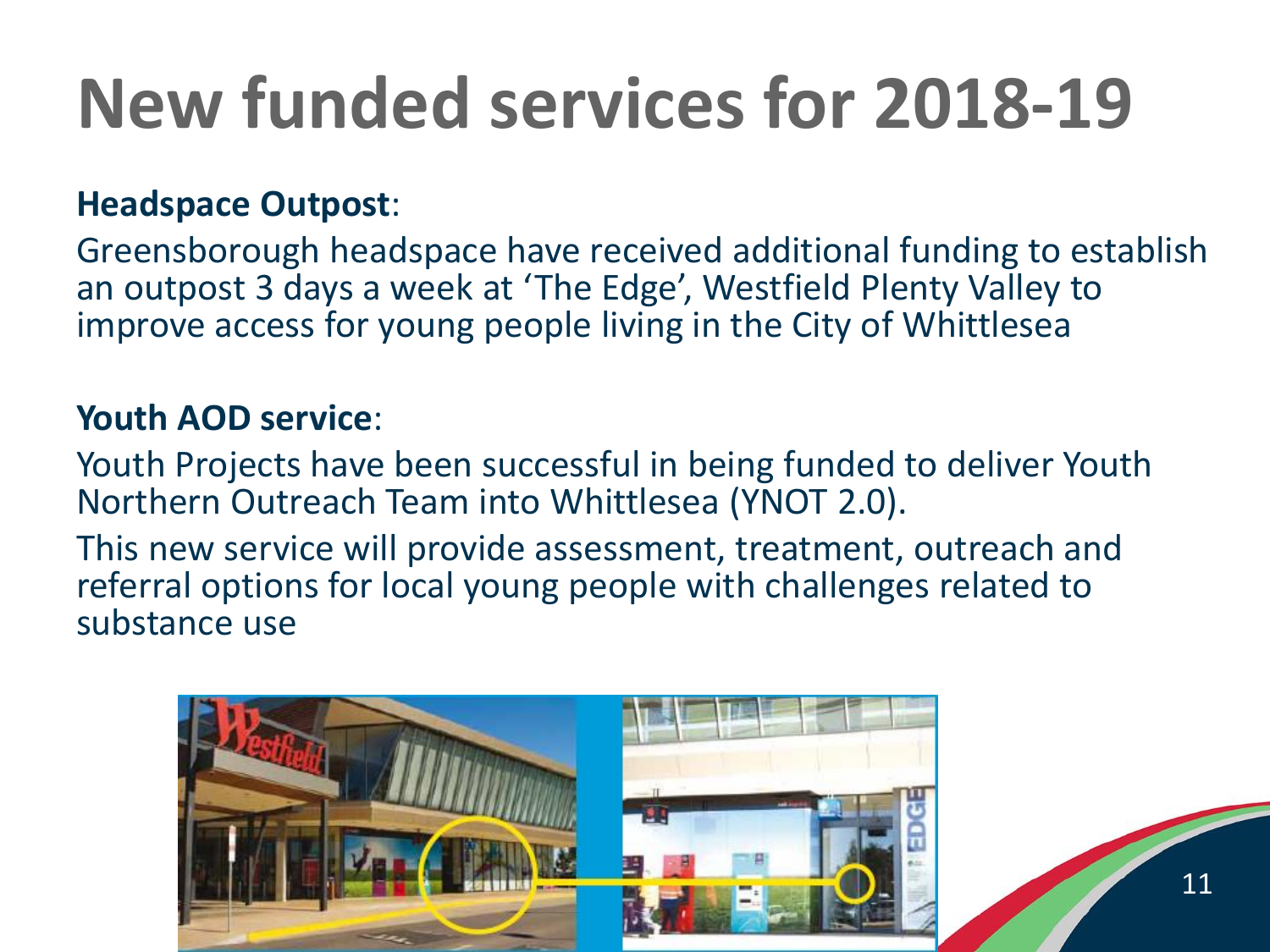## **Doctors in Schools - Program Overview**

100 secondary schools in areas across Victoria

### **Goals**

- Make primary health care more accessible to students;
- Provide assistance to young people to identify and address any health problems early
- Aim to reduce the pressure on working parents and community based GPs

### **Rationale**

- Healthy young people learn better
- Young people currently experience barriers to accessing healthcare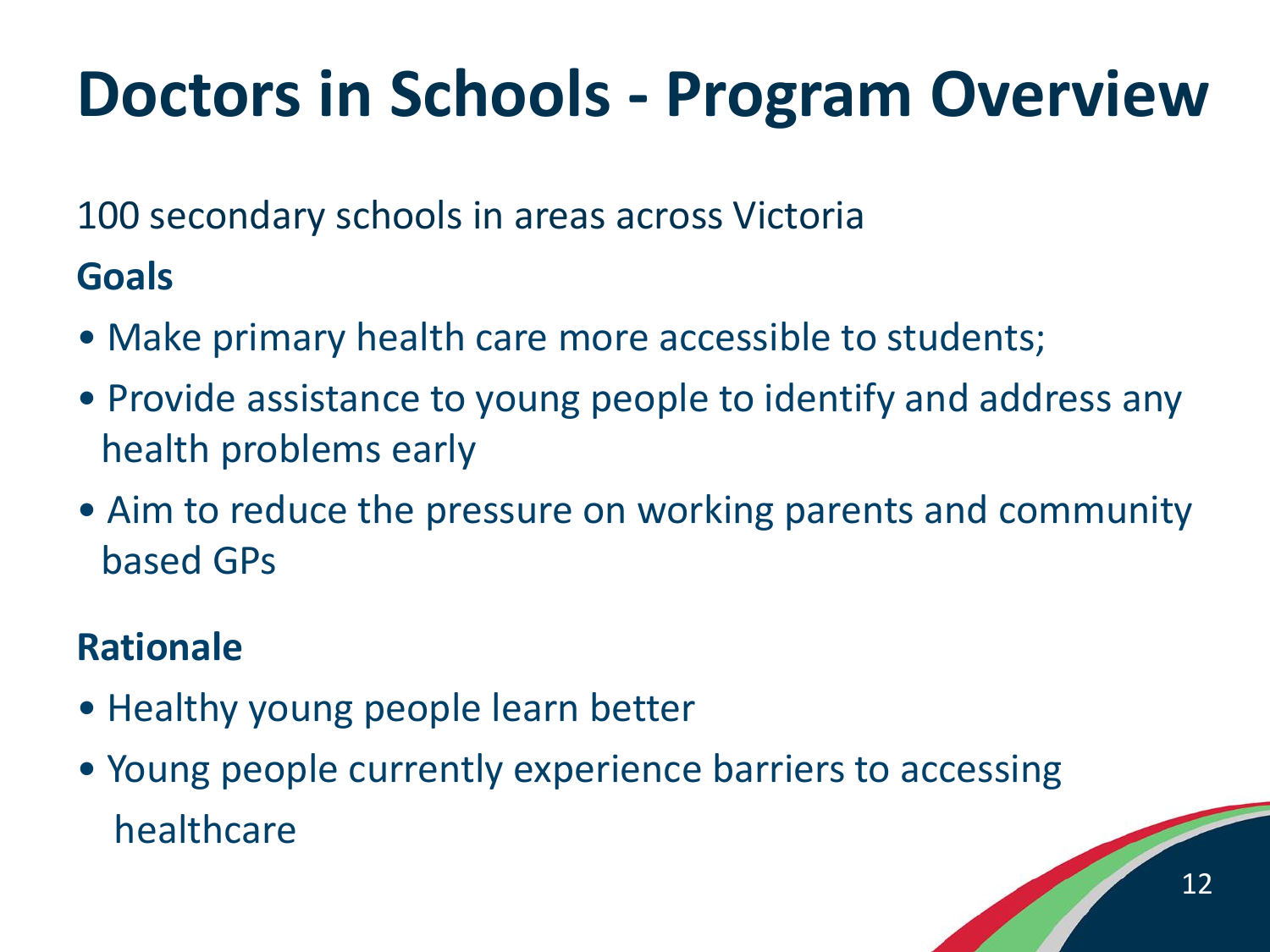## **Program Overview – continued**

### • 12 Schools in the EMPHN catchment

| <b>Upper Yarra Secondary</b> | Melba College                   | <b>Whittlesea Secondary</b>            |
|------------------------------|---------------------------------|----------------------------------------|
| <b>Healesville Secondary</b> | Yarra Hills Secondary College   | <b>Lalor North Secondary</b>           |
| Boronia K-12 Secondary       | <b>Bayswater Secondary</b>      | <b>Wallan Secondary</b>                |
| <b>Scoresby Secondary</b>    | <b>Croydon Community School</b> | <b>Charles Latrobe Pavilion Campus</b> |

- GP four hours / week and practice nurse one day /week to provide health support, advice and treatment
- Schools program lead 0.2 / week leading teacher to coordinate the program with EMPHN and the general practice
- Demountable or purpose built GP consultation facilities on schools grounds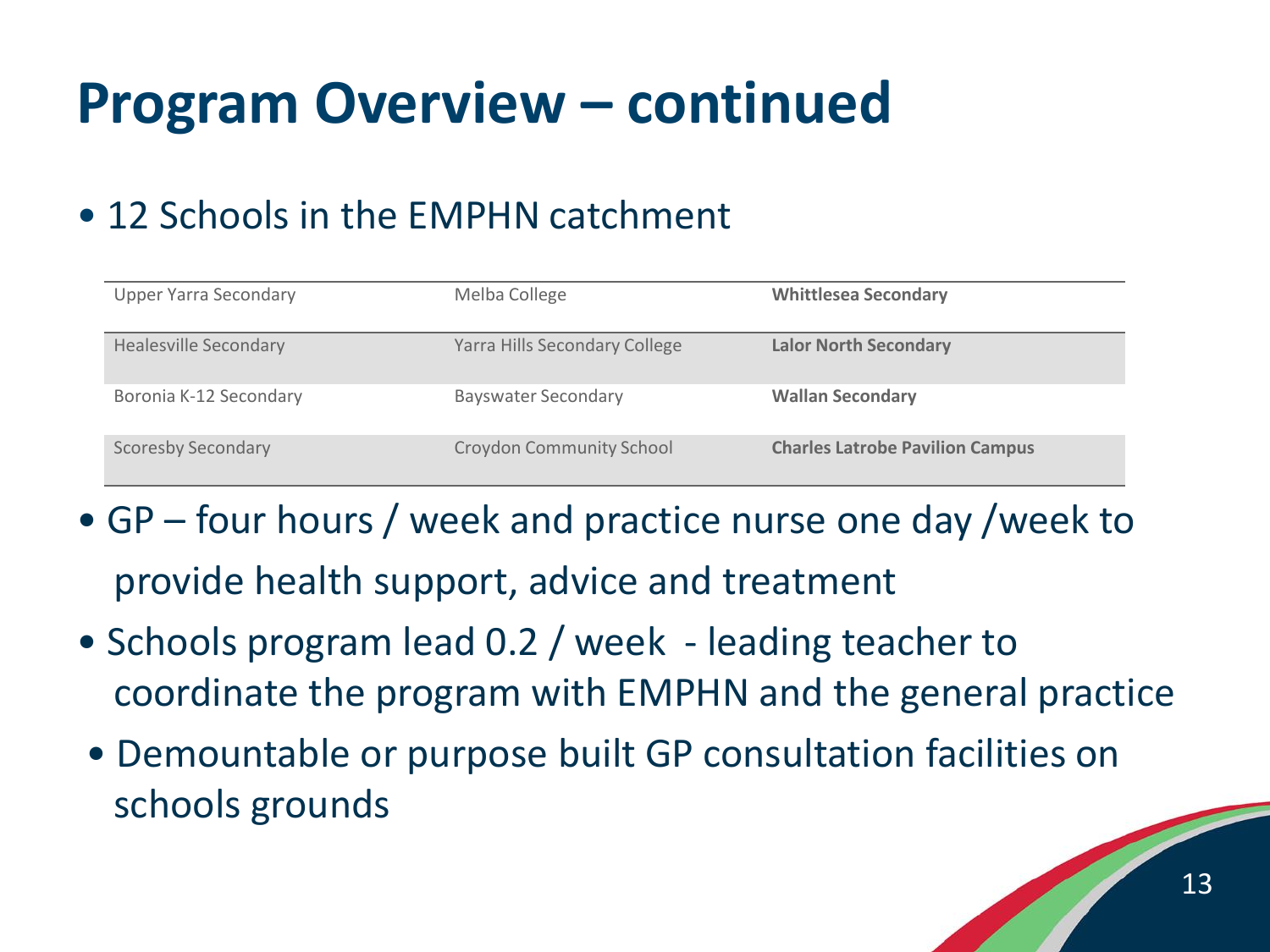## **Program Overview – continued**

### **Who are we serving?**

• Students in Years 7-12 in 100 schools across Victoria

## **What does it look like?**

- Access to a GP and nurse for students on school grounds
- Adolescent friendly health care
- Free-of-charge health support for students
- Clinical pathways referrals as required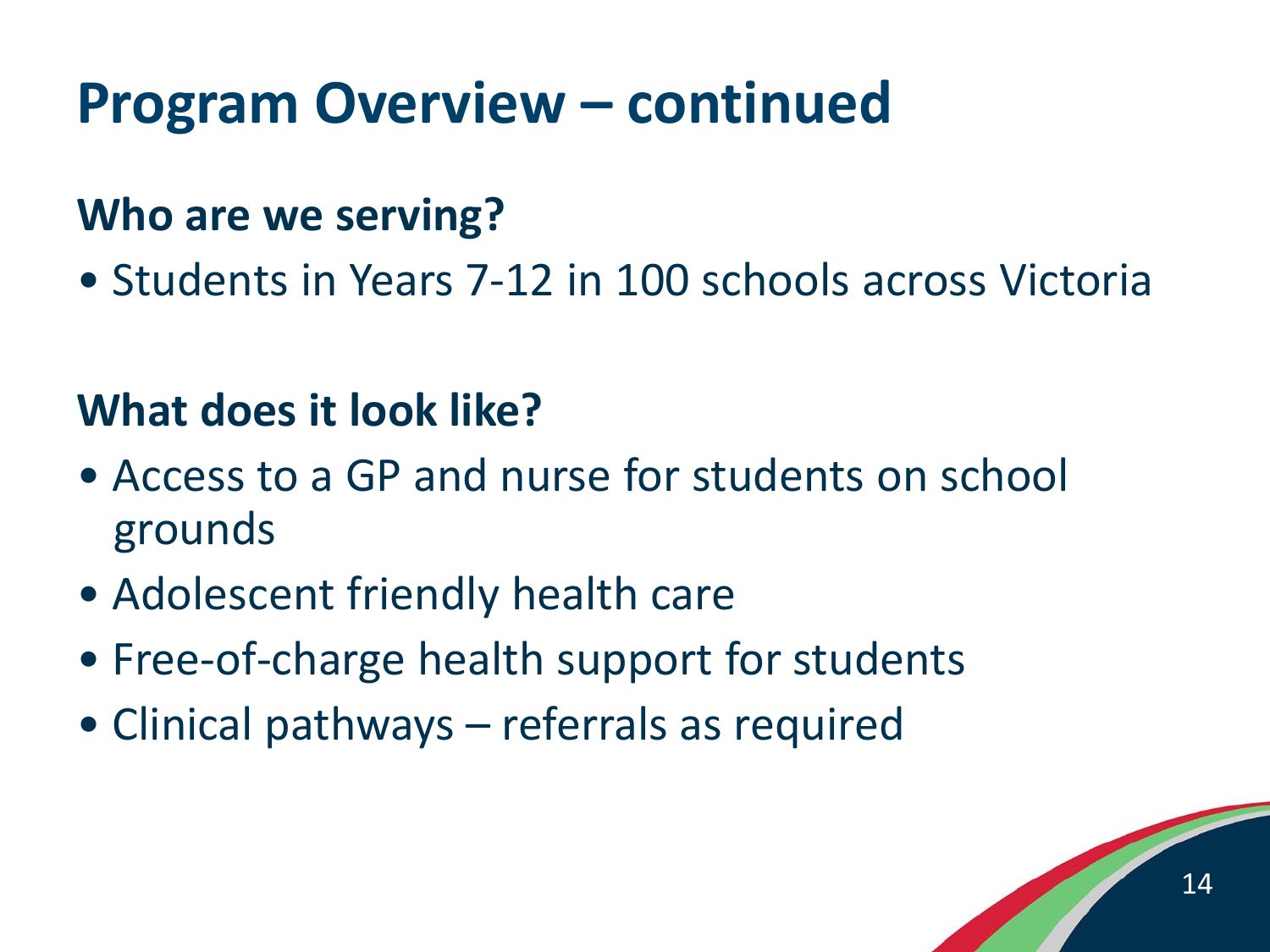# **Enhance mental health funding**

- To provide enhanced mental health services via **headspace** to young people in Victorian school communities in 2018, and to build capacity to support students with mental health issues.
- Is intended to compliment Doctors in Secondary Schools by providing school communities, with enhanced access to mental health counselling services.
- compliments the bbNEI as it delivers components of mental health service delivery outside of the scope of bbNEI, most notably counselling services
- This funding is a short-term allocation of funding to headspace centres to provide additional services to students within government secondary schools in their local communities.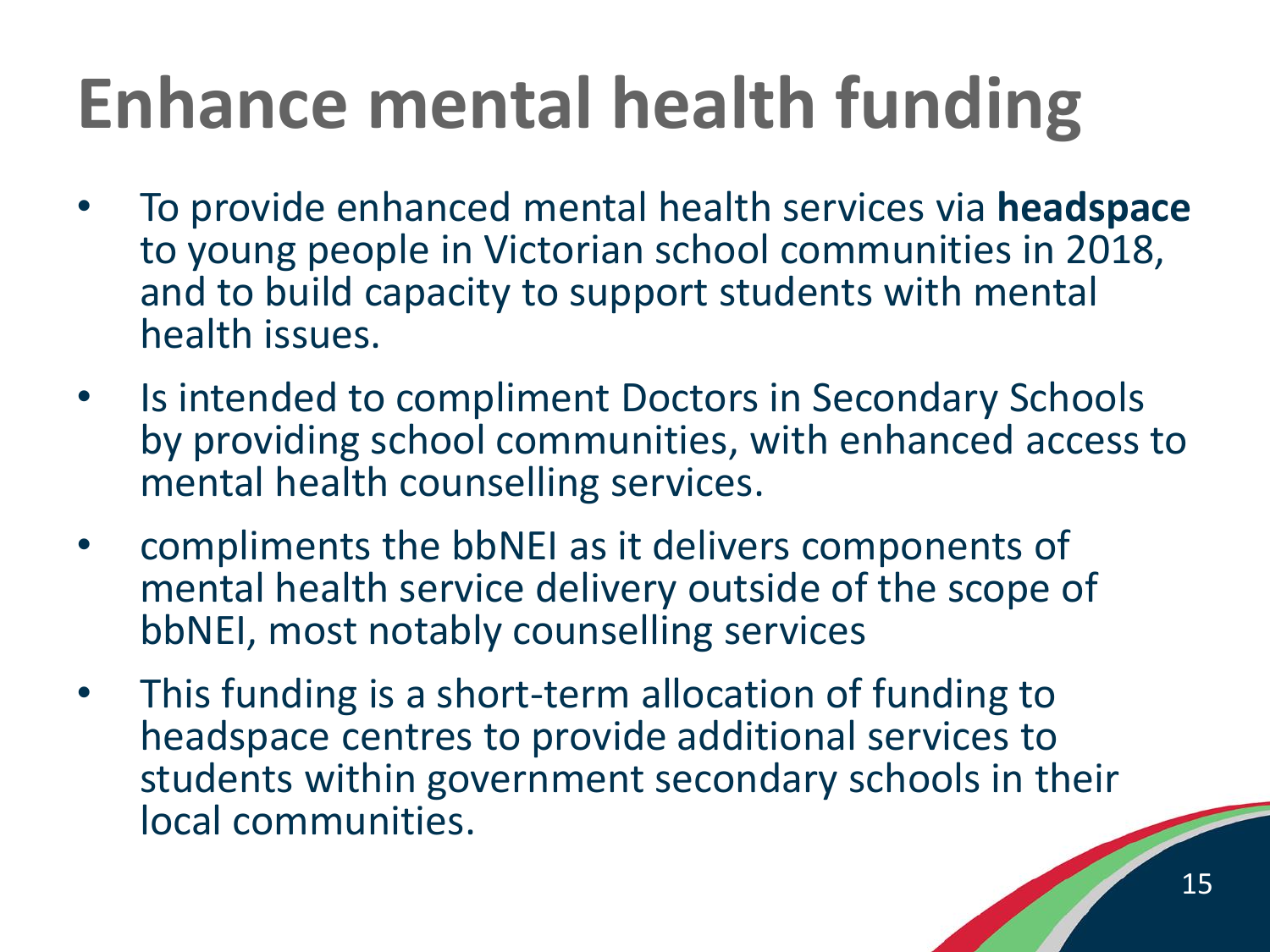# **Allocated schools in the northeast**

Headspace Greensborough has received funding to provide support to the following schools for 2018

Schools will be able to directly refer young people for support

| <b>Greensborough headspace Schools</b> | Catchment<br>enrolments |
|----------------------------------------|-------------------------|
| Charles La Trobe P-12 College          | 527                     |
| Diamond Valley College                 | 675                     |
| Eltham High School                     | 1,357                   |
| Greensborough Secondary College        | 645                     |
| Hazel Glen College                     | 813                     |
| Lalor North Secondary College          | 421                     |
| Lalor Secondary College                | 1,045                   |
| <b>Macleod College</b>                 | 397                     |
| Mernda Central P-12 College            | 96                      |
| Mill Park Secondary College            | 1,516                   |
| <b>Montmorency Secondary College</b>   | 883                     |
| St Helena Secondary College            | 1,591                   |
| The Lakes South Morang P-9 School      | 288                     |
| Viewbank College                       | 1,283                   |
| Warrandyte High School                 | 451                     |
| Whittlesea Secondary College           | 838                     |
| <b>Grand Total</b>                     | 12,824                  |